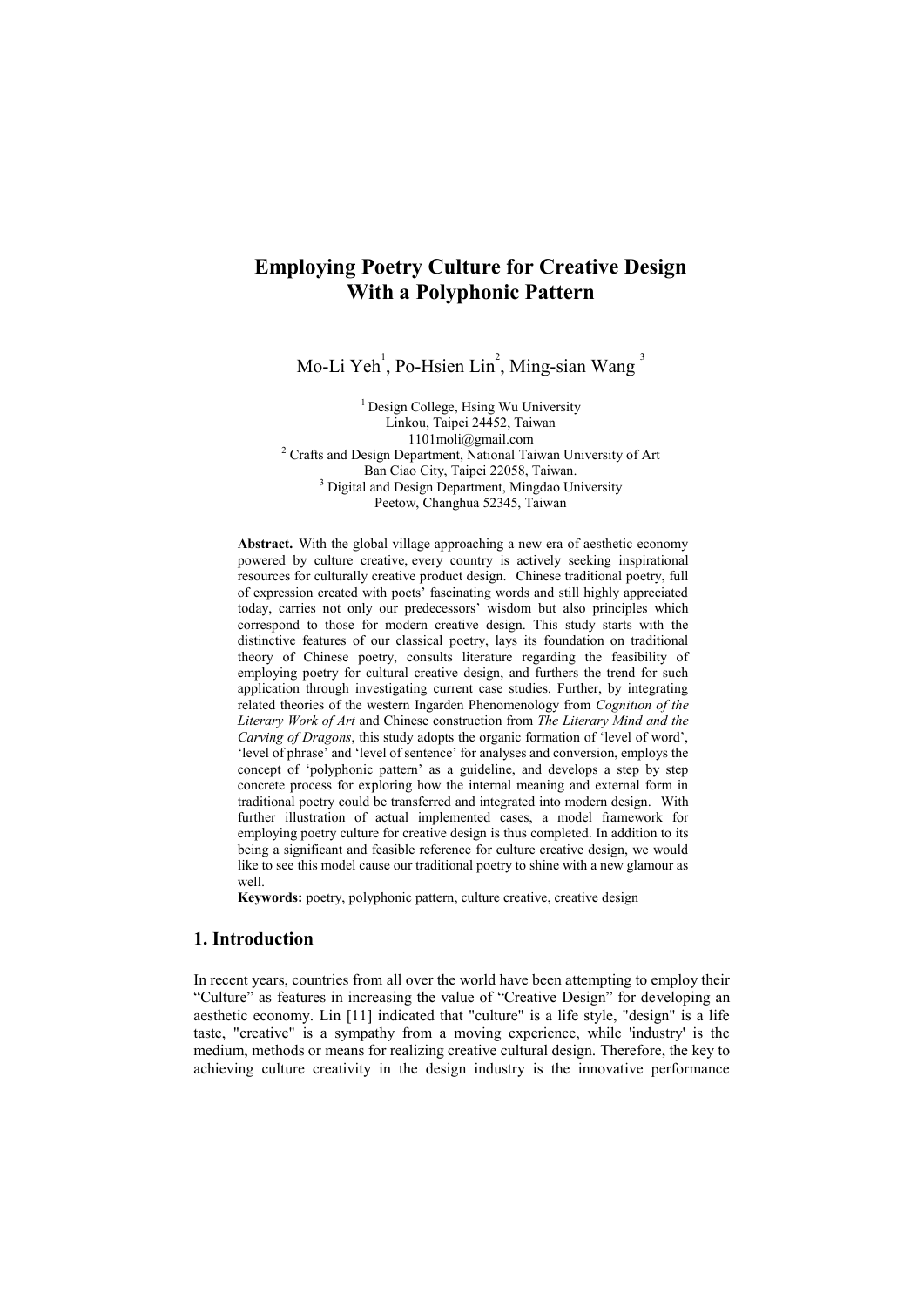delivered following the design concept of "initialized with culture, expressed in product and used in life". The essence of culture creative design is extracting culture elements and converting culture symbols so as to endow new aesthetic significance into the design. Most existing Taiwanese culture creative design was inspired by observable culture resources such as natural scenery and life artifacts. Few designs originated from invisible culture resources. This study therefore, takes inspiration from our traditional culture by applying 'poetry' culture and projecting its external forms and internal meanings into creative design. The purpose of this study is to integrate Western and Chinese theories of poetry, develop a model which manifests the process for extracting invisible cultural elements from poetry, converting them into design, and illustrating the actual implementation steps. Through exploring how modern creative application of poetry culture could be achieved, this study would not only serve as an essential reference for multiplying the breadth and depth of culture creative design but also help with the conservation of our culture.

# **2. The Distinctive Features of Chinese Poetry Culture**

Hegel [5] claimed, "Poetry is the highest expression in art". Li [10] believed that the definition of culture is: "The results of the mutual activities created by man, this includes tools, social law regulations, art creations and the mental activities of the creating process". Inheriting five thousand years of Chinese history, the culture of "Poetry" is doubtless the most significant part of our cultural heritage. The American philosopher Langer's [9] concept, "Art is the creation of forms symbolic of human feeling", has created a profound impact on modern aesthetic theory. "Poetry" culture itself is the artistic performance of how poets express their feelings through concrete language symbols. The German philosopher Worringer [14] indicated in the book *Abstract and Empathy* that humans can acquire happiness from art, mainly because man can seize the constant changing possibilities from individual events of the outer world and then transform them into eternity with abstract forms. "Poetry", just as Chu [1] claimed, originates from bitterness caused by one's dissatisfaction of the "limitations" in life and is produced with imagination as a pursuit for "infinity". He also stated, "Poems possess interior and exterior meanings. You will find reasoning from the interior meaning and discover phenomenon from the exterior meanings; only by including both aspects may you compose a poem." That is, the goal is to pursue boundless imagination with limited vocabulary and construct a poetic imagery which corresponds to logic thinking.

Tu [13] suggests that poetry is a world of beauty in imagination which a poet uses words to create based on language and experience. In recent days, poetry is considered an expression of spiritual vigor. The process of reading a poem is not only to be intoxicated regarding the content and the spiritual vigor of the poet, but to speculate, explore and appreciate the content and the spiritual vigor of the poet. Poetry must be an art of creation. Creation in metaphysics is a process where something spiritual is created out of nothing, while for physical techniques it means an innovative combination of material or concepts for creating new relationships, new feelings, new understanding and new realms. It could also be an original technique for expression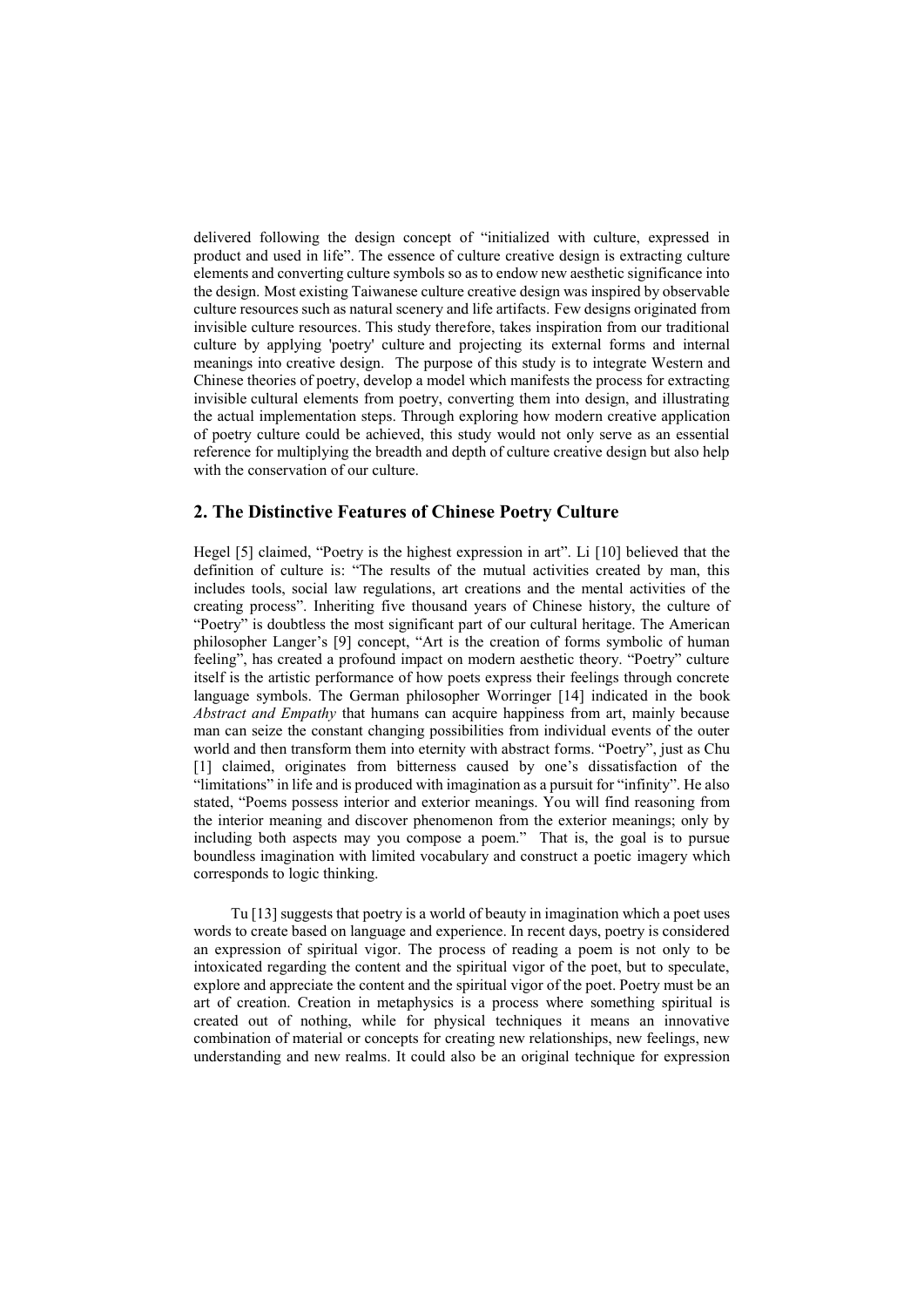which results in new forms, new semantics, etc. A reader would be influenced by the process of "Associative Thinking Impact" during reading when the electro-magnetic fields of the brain waves are first altered so as to generate new sequences and produce a fresh sensation, a moving inspiration. In sum, poetry is produced with imagination, creates imagery, contains internal meaning and innovative techniques for expression, and is meant to inspire readers through a touching emotion.

In recent years, the creative industry has been actively seeking to restart interdisciplinary integration and development from various industries and levels and has thus created designs with a fresh new look. The new interpretation of traditional culture, classical literature and art are the exact sources of inspiration for the culture creative industry. The following are examples of current poetry employments in different fields. Tsai [12] has presented some case studies in transforming classical literature. For instance, Yu, Kuang-Chung's poem *Kua Fu* adopted and modified the traditional mythology "Kua Fu, in Pursuits of the Sun" to create an innovative imagery with new ideas. Also, Chang, Man-Chuan's modern "The River Merchant's Wife" converts the well-known poem initially written by Lee, Po into a new imagery.

There are also application cases for art performances. The internationally renowned Cloud Gate Dance Theatre extracted culture creative elements from the classical literature *Chu Ci*, *The Dream of the Red Mansion*, and Chinese calligraphy. The first example is the play "Moon Water" which originates from the quote, "Flower reflection in the mirror and moon reflection in the water are nothing but illusions" With illusionary scenes such as the water-flowing stage together with the dancer's reflection in the vertical mirror and in the water, poetic imagery is created for expressing how all beautiful things result in "emptiness". A second example derives from Tsao, Hsueh-Chin's *The Dream of the Red Mansion*. The performance began with the stone, originally located under the Qing Geng Peak in the heavenly world, coming down to earth and ended with the main character, Pao-Yu, becoming a monk and severing all links to the human world. The plot conveys the impermanence of life with the quote; "When we see fake as real, real becomes fake; when we take nihility as existence, the actual existence becomes nihility".

Poetry could also be employed for product design. The work "Shui Tiao Ke Tou" produced by the company Titton extracted the essence from the well-known poem of the Sung dynasty poet, Su, Shih; "Just as the moon waxes and wanes, so do people experience sorrow and joy." The round form of the product symbolizes the moon, while the crack on the right angle signifies the constant changes in life. Regardless of the changes, however, the relationship between two people will remain solid as the two mutually supporting poles signify. The above cases illustrate how poetry could be employed in related fields. The unique imagery creation and high popularity of these cases definitely suggests that the employment of poetry for the field of culture creative design is certainly worth exploration.

# **3. Applying "Polyphonic Pattern" as the Theoretical Basis for Creative Design**

Yu [18] once said, "Creativity is a traceable psychological process. With a series of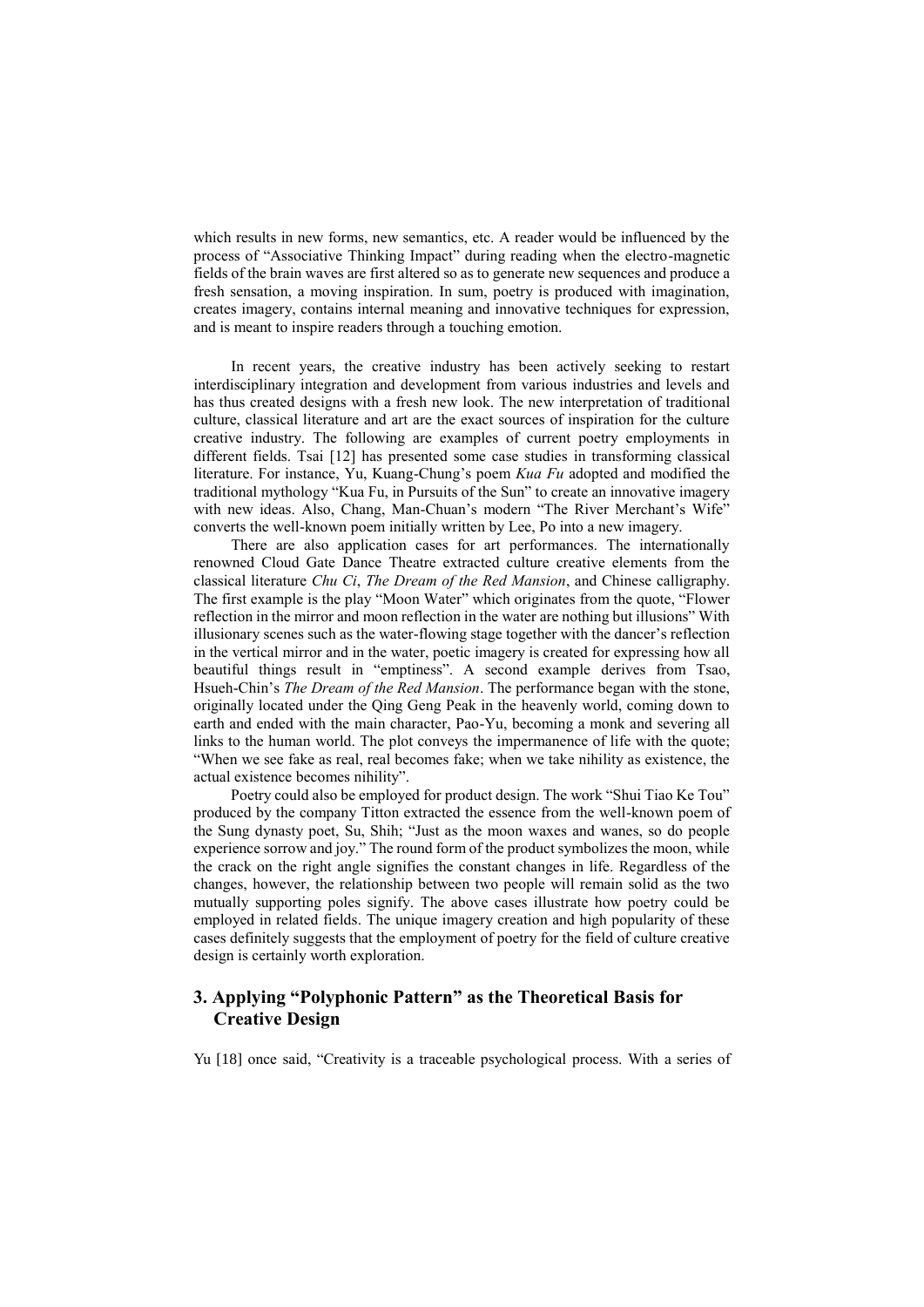effective training, many people may experience the status of endless energy of creation." Converting classical poetry provides a platform for creative ideas not only to bloom but also to be able to be put into practice. Therefore, this study has integrated Traditional Chinese Painting Aesthetic, Poetics, and *The Literary Mind and the Carving of Dragons* as the theoretical foundation for the creative conversion of classical poetry.

#### **3.1 Following Traditional Chinese Painting Aesthetics**

Chinese poetry has always been the medium to convey the emotions of poets. Therefore it could also serve as the medium for designers' creative expressions. Research (Yeh, 2010) [16], *Applying Chinese Poetry's Form and Spirit in Culture Creativity*, has indicated that "The conversion process of transforming poetry into design is similar to that of painting. Take Cheng, Pan Chiao's (1693~1765) experience in painting bamboo for example. The painting process went from 'Generating Concept' to 'Employing Brush Strokes'; the similarity between converting emotions into painting and converting poetic emotions into product design can correspond." Also presents, in Figure 1, is "the conversion process of transforming paintings and poetry into design and culture creative experience", from a further theoretical combination of Painting Aesthetics, Concept of Form and Spirit, and Chinese-Western Comparative Aesthetics. The first phase of this process shows the procedure of Chinese painting. The second phase is the corresponding procedure of converting poetry into design, illustrating how a designer can read a poem (the poetic meaning), stimulating the creative thinking in one's mind (state of mind), then converting the poet's emotions into the process of design (scenario). The last phase is the culture creative design hands-on experience. From the left, it introduces how consumers see the product with their "eyes", indulging themselves in the beautiful scenario of the poetic culture, leading to reflections drawn by the sentimental feelings, and eventually using it in reality. The ultimate goal for converting poetry into design is thus reached.



**Fig. 1** The process of Chinese painting and design transforming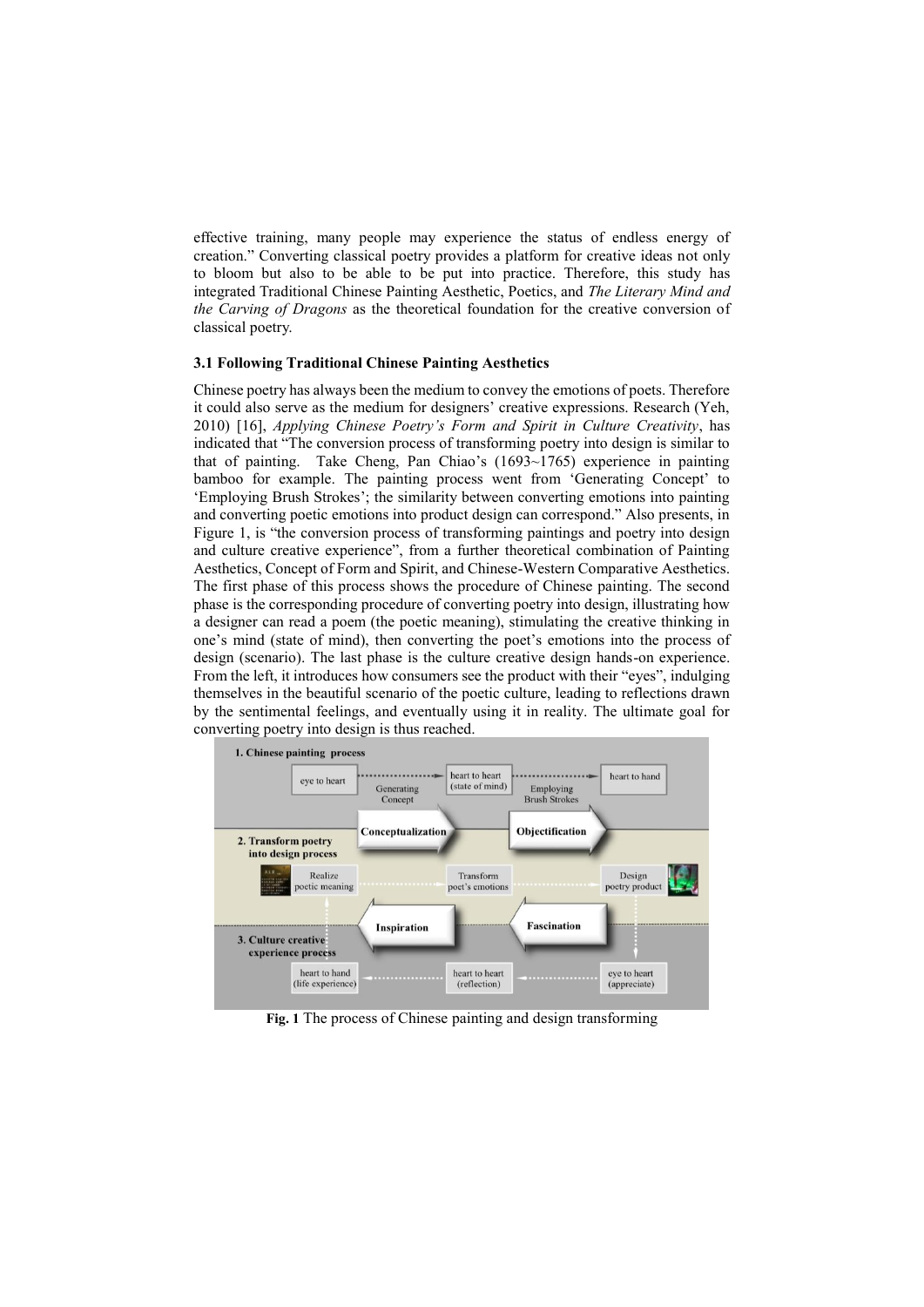#### **3.2 The Employment of "Six -Viewpoints" for creative design**

*The Literary Mind and the Carving of Dragons* [17] as the integration of the domains of metaphysics and physical phenomena, such as cosmic ontology, cosmos attributes and the formation of the boundless universe, activity phenomenon, function utility, which are all-encompassed by this book. Rated as the macroscopic view of the philosophers, this master piece corresponds to the connections between literature and cosmic ontology, universal world, political society and meanings of life. To establish an objective text evaluation method, *The Literary Mind and the Carving of Dragons – Proper Evaluation* raised the concept of "Six-Viewpoints": "To understand the sentiments of text, you must observe the six aspects: first view position, second view writing, third view variation, fourth view means, fifth view allusion, sixth view syllable. If evaluations proceed this way, good work may reveal itself". In general, "Position" is to see the appropriate arrangements between sentimental sense and literary form; "Writing" is the measurement of whether the literary form suits the proper aesthetic norm; "Variation" is to observe the success of the text's inherited convention and innovation; "Means" is the adequate strategy of different writing appearances; "Allusion" is to succeed the correct use of allusion meanings; "Syllable" is to manage the most appropriate syllable for the text. Through the methodology of "Six Viewpoints", we may explore the six aspects to objectively evaluate the written work. Hence, this research employs this method to measure the most suitable Chinese poetry and devise selecting criteria for product design.

Furthermore, to make a guideline for employing the "six-viewpoints" principle into design more comprehensive, this research also takes Teresa M. Amabile  $(1983)$ (consensus assessment technique, CAT) as another reference so as to present all of the design attributes derived from the 'Six-Viewpoints" principle with three descriptive indicators, as the eighteen indicators shown in Figure 2. For "position", there are form, state analysis and time-space structure. For "writing", symbolic expression, phrasal interrelationship and semantic attributes are considered. Design principles, representation, and neatness are indicators for "variation". For "means", emotional expression, aesthetic performance and creative expression are included. "Allusion", the fifth viewpoint, includes color employment, material application and texture application. Finally, dynamic performance, situation and rhythmical variety are considered for "syllable". In this paper, View Writing is the main application principle.

#### **3.2 "Polyphonic Pattern" as the Framework for Converting in Creative Design**

The guideline for conversion—the polyphonic pattern—originated from the significant Ingarden Phenomenology, which is highly prominent in the western aesthetic field as You[17] mentioned. Ingarden[7] indicated in the N*ew Cognition of the Literary Work of Art* that the existence of literary art creation still continues after the termination of the author's intended expression because the physical existence of the creation makes it possible for aesthetes in various time and space to reconstruct the author's imagery. In addition, the inner structure hierarchy of literary art is analyzed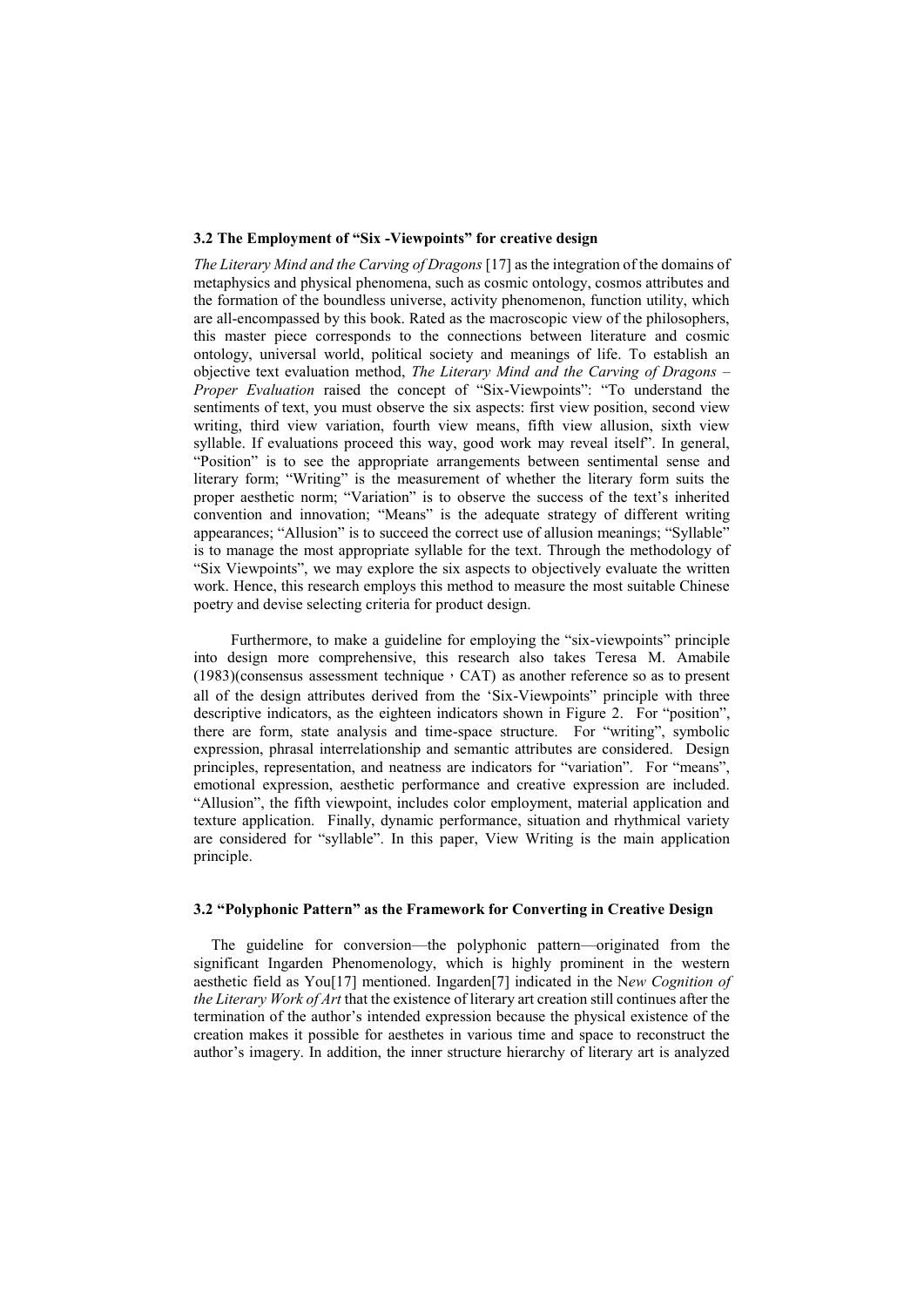into four independent levels yet each interconnects with one and another, penetrating deeper by each level. There are the level of words, the second level of phrases, and the third and fourth levels of sentence groups. Such a literary discourse system establishes a reciprocal relationship with You's[17] literature analysis system as the quote describes; "The affection of viewing the objects seems an endowment to the object, the aroused inspiration by the object were as if rewards to the viewer."

Further, the relation between the two systems has been compared and contrasted in Yu's book[17] *New philosophical aspects for The Literary Mind and the Carving of Dragons*. For example, "Word Deliberation", "Tonal Pattern" can be compared to the first level (Figure 3) of the tones of words and words, while "Dual Phrase", "Section/Fragment", "Resemble/Imply", "Euphuistic", "Reference" can depict the second level of meaning in the sentence group. These two levels, which constitute the words and phrases, are the most fundamental and predetermined formation in not only expressing inner significance but also presenting the external foundation of phonological beauty. The third and fourth levels concern the deep structure of the literature work, providing readers an outline or a schematic drawing of the formation to which they need apply imagination while viewing so as to represent the imagery. The chapters of "Structure", "Sentiments", "Content/Form", "Nature Influence", "Style", "Integration", and "Profound" in *The Literary Mind and the Carving of Dragons*  compare closely to these two levels.

These levels agree with Eco's[3] suggestion that a poem is the full integration of various discourses following different linguistic rules and operating on distinct meaningful levels. The purpose of the statement is mainly to examine themes on art imagination, configuration of the structure layers, the Gestalt effect in art, and the metaphysics regarding art creation. This concept also corresponds to Yu's[18] comprehensive statements on the structural framework of "Half-translucent viewing layers" and "All historical masterworks employ such structure so while ordinary readers accept the surface-layer presentation, and highest-level interpreters are able to dig into the deepest layer of the composition, transitional readers roam with wonder between the two layers, accessing a pathway to an aesthetical life." All the above presents what is most significant for poetic conversion and application.

The four hierarchy levels of the inner structure in Ingarden's theory gradually penetrates; first comes the level of words, which then composes into the second level of phrases, then the third and fourth levels of sentence groups (Figure 3), similar to the operational structure of time. Viewed vertically time-wise, an art piece possesses different sections which fall on the same time and all layers expand sequentially at the same time. From the horizontal point of chronicle time, the hierarchies of literary art, such as "Pronunciation", "Word and Phrase", "Sentence Group", "Section", and "Chapter", gradually accelerate the development of the levels in temporal progressions. A valuable piece of literary art must present diverse, sequential, and harmonious polyphonic artistic value. Such quality is similar to the musical texture of Polyphonic music in which a minimum of two choirs proceed at once. It is also parallel to the concept in visual arts that texture contains both the tactility itself as well as visual representation. Similarly, poetry possesses the attribute of calling for aesthetic harmony in its internal spirit and organic rhythm for its exterior structure. Therefore,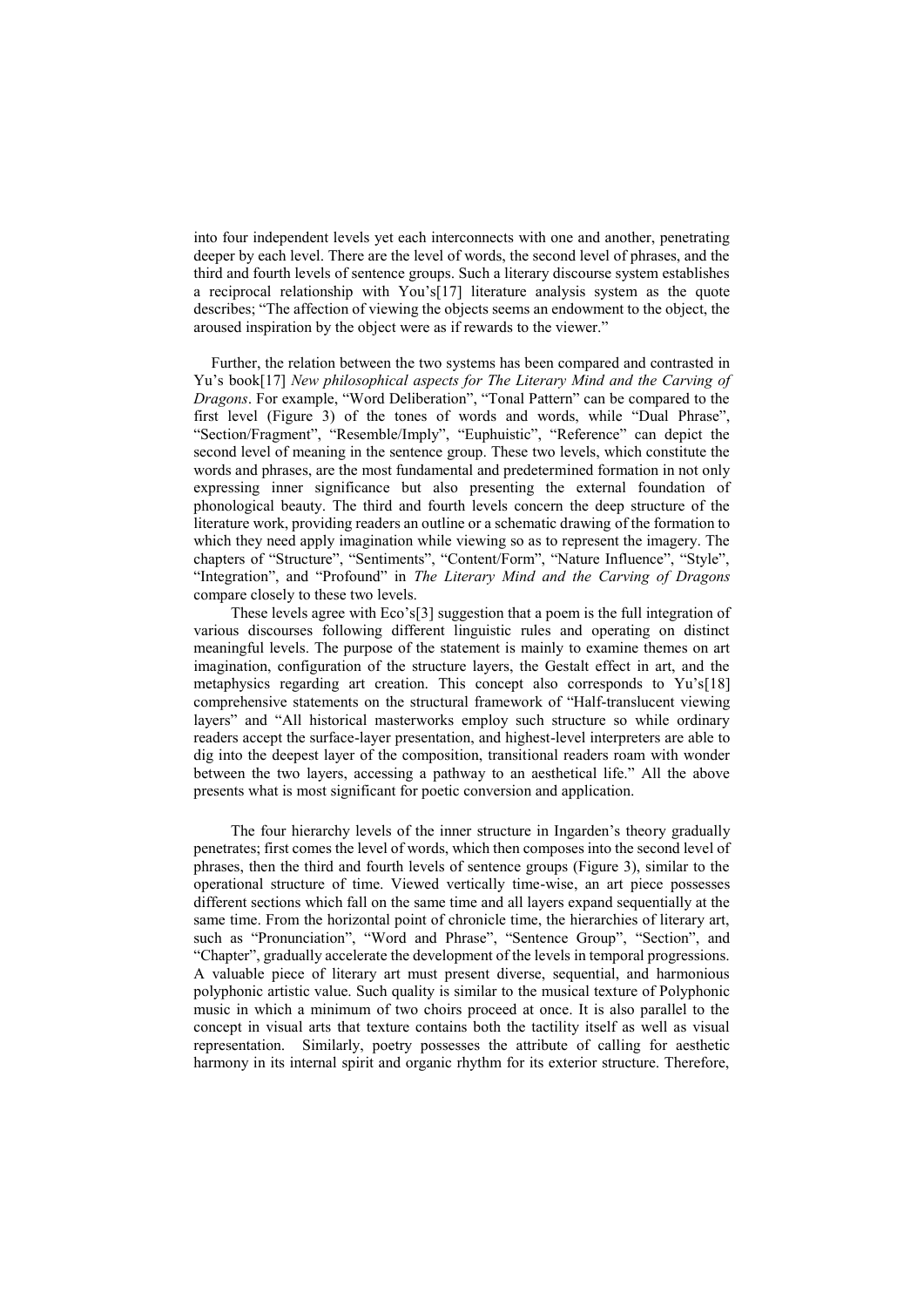this study will take up the "Polyphonic Pattern" structure as the guideline for converting poetry into design.



Figure 2 "Polyphonic Pattern" as the Framework for Converting in Creative Design

## **4. Developmental Model of "Polyphonic Pattern" Design and implementation examples**

In this section, an actual implementation example is presented for illustrating the development of an application model of "Polyphonic Pattern" design employing poetry. Kao[8] has suggested that insisting on applying western syntax for analyzing Chinese poetry could be fruitless. He indicated that Chinese parsing should not be limited by subject-predicate analysis from the west; "topic-comment" analysis could be adopted to allow various structural combinations and greater possibilities of unrestricted development. As Hsieh[6] stated, linguistic research methodology has turned to a dynamic study of language development and comprehension, shifting towards the development of Interdisciplinary Linguistics, an Applied Science. This study has thus synthesized related theories of the western Ingarden Phenomenology from *Cognition of the Literary Work of Art* and the Chinese construction from *The Literary Mind and the Carving of Dragons*, adopting the structure of "Polyphonic Pattern", and developed a significant model for converting poetry culture into design, with the organic formation concept of "Level of keyword", "Level of Phrase", and "Level of Sentence". The illustration presented here is the Ching Ping Melody, written by Tang dynasty poet Lee, Po, "the clouds want to become the garment of the royal beauty and flowers would like to become her beautiful face". The original meaning of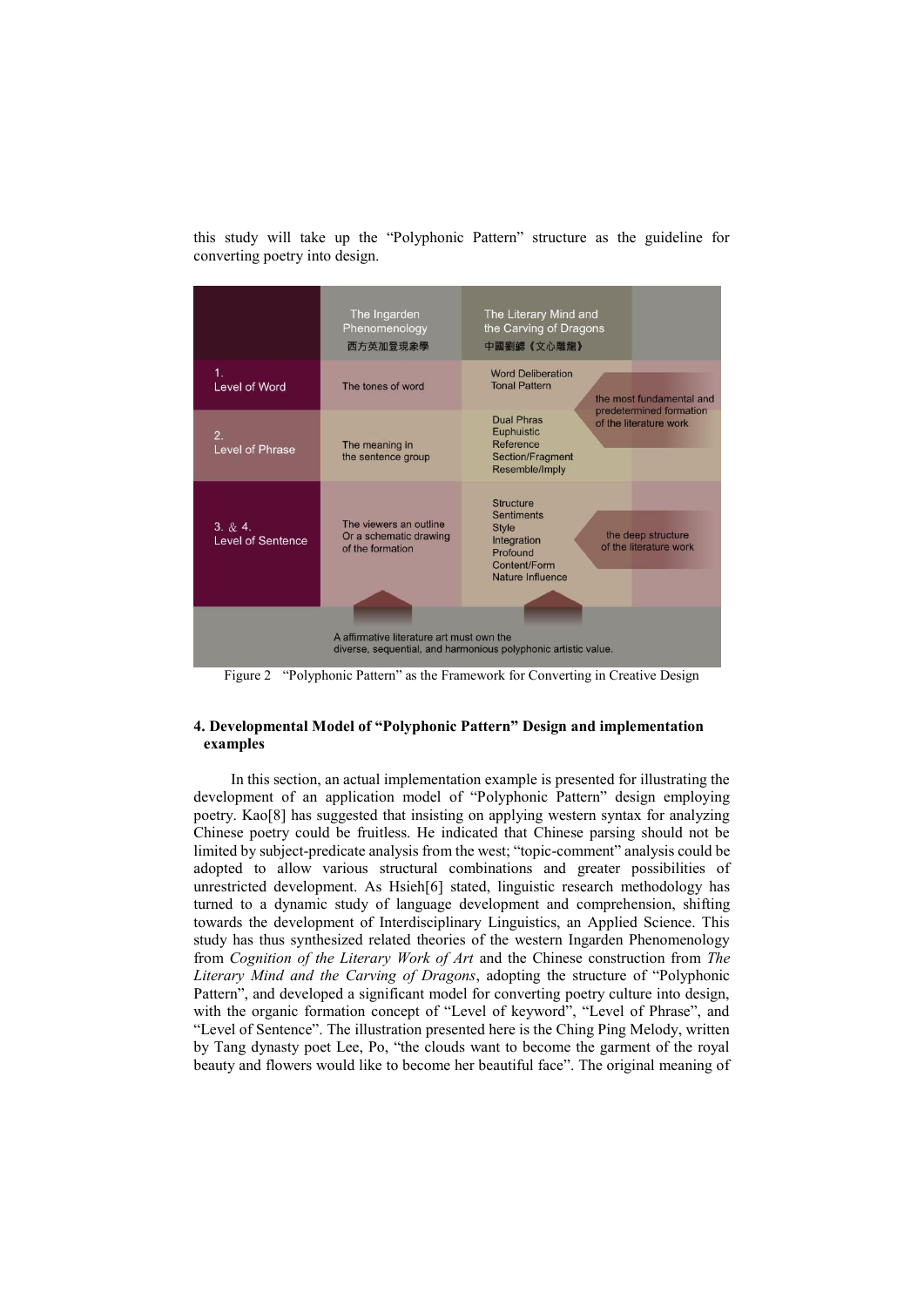the poem states, "Royal Lady Young is a fair lady, people associate her garments with colorful clouds and her delicate face with flowers." By applying the affection association process and recombining the organic composition of words, poetic rhythm and comprehensive imagery in the mind of the viewer could be displayed.

The first step is to extract the main keyword meaning, here in this poem we will take "think" (want to/would like to) as an example, as in Figure 3. Wu and Wiu[15] has explored near-synonyms and has discovered five basic modules in depicting an event--process, state, stage, punctuality and boundary--which are referenced by time tense and provide sample linguistic information.

### **"Think"**

- 1. Miss, yearn . Example: Miss you.
- 2. Ponder, deliberate. Example: Thinking of solutions.
- 3. Dream, Desire, intend, hope. Example: Want to get married
- 4. Consider, feel. Examples: What do you think of this?
- 5. Speculate, surmise. Examples: Expect, reckon, guess.



Figure 3 Developmental Model of "Polyphonic Pattern" Design and implementation

Considering the meaning of the poem with the timeline features, we choose "past-present-future" as the reference point--"Think 1" is the major meaning of the verb "Think", "Think 2" signifies intention and hope, often resembles things which have not happened. By repeating this process, various near-synonym phrases will be generated, and the appropriate "Core Phrase" can be selected, as seen in Figure 4.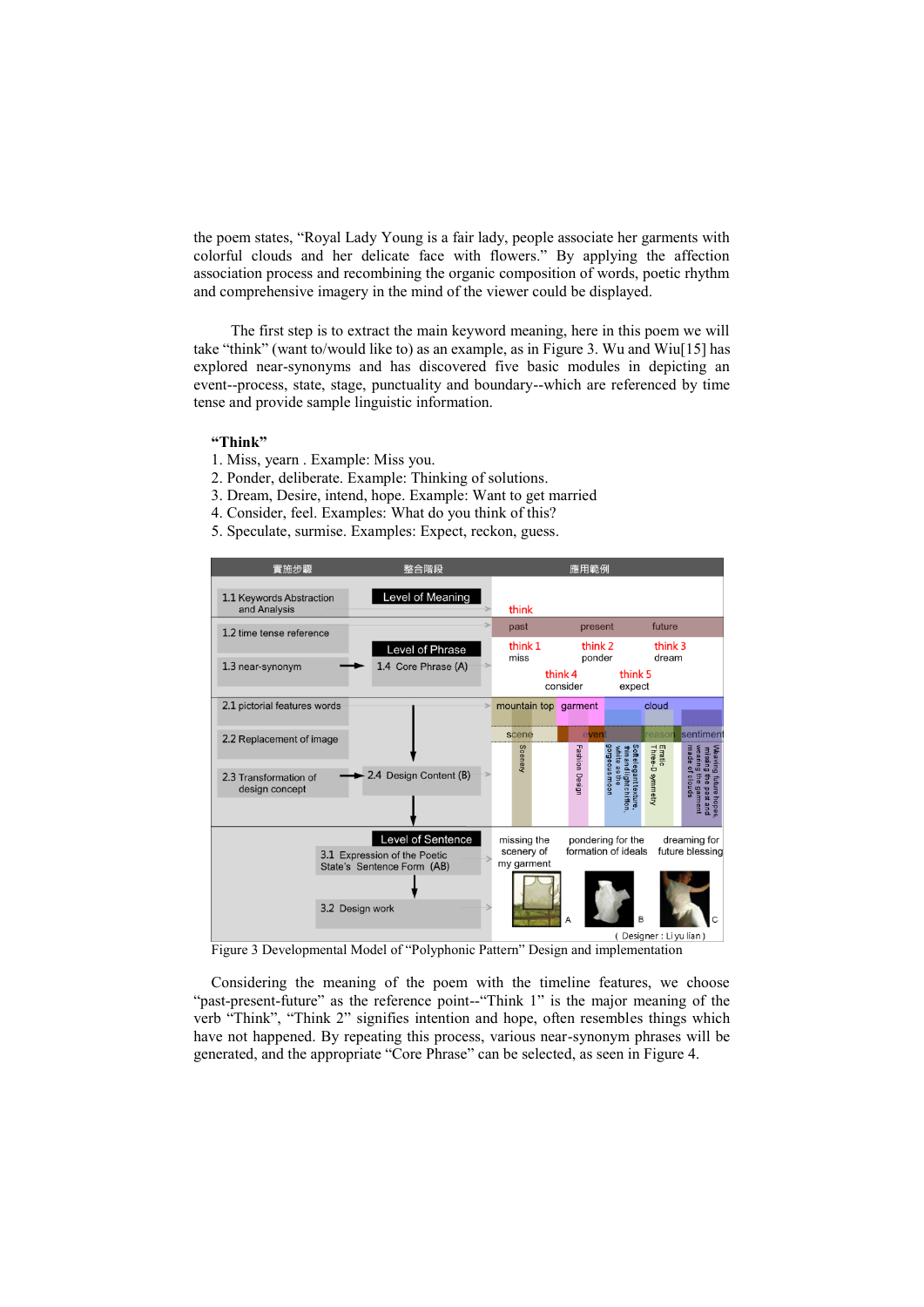The second step is to retrieve the "pictorial features" in the word definitions, taking, for instance, the words in the figure "cloud", "garment", "mountain top", and "fence". Replace them within the image domains of "Sentiment/Reason/Scene/Event", convert them to a design concept and then the relevant "Design Content" can emerge. Via "Sentiment", the word "cloud" could symbolize "Weaving future hopes, missing the past and wearing the garment made of clouds". Via "Reason", it is analyzed as "Erratic", which then is interpreted as "three-dimensional asymmetry". Within the domain of "event", it can be manifested as "Soft elegant texture, thin and light chiffon, white as the gorgeous moon". The word "garment", via "Event", can be seen as "Fashion Design". "Mountain top" and "fence", via "Scene", are grouped as "Scenery".

The third step is to continue converting the "Core Phrase" and "Design Content", which are extended from "Keyword Definition" and "Pictorial Features" in word level, into an expressive Sentence Form of the Poetic State. For instance, "Missing the scenery of my garment" combines 2-dimensional garment and scenery to become item A; "pondering for the formation of ideals" converts into item B with the idealistic three-dimensional asymmetrical tailoring; "dreaming for future blessing" turns into item C forming a white-chiffon cloud-like garment. The model framework for the conversion into a substantial design series is completed as presented in Figure 3.

### **5. Conclusion**

Poets and artists both possess the ability of "thoughtfulness" and "observation". As a result, readers will enter the poet's heart and enjoy in person their life and affection while reading a poem. Since art is about creation, creative imagination is required; creation does not reveal itself out of thin air, however, it is an innovative recombination of existing imageries. The inspiration for art creation is identical to that for design; it is never creating something out of nothing. Thus, to represent poetic imagery through design, a designer must first convert the original emotional experience of the poet, analyze the content of the poem next, and then employ the 'polyphonic' pattern for analyses of the organic formation of word meaning, phrases and sentences to develop a concrete process for converting poetry into creative design. There is no doubt that the process of a poet's converting his feelings into a poem is artistic creation. Creative design with poetry is just as well a re-creation of creation. Applying poetry for creative design also requires inventiveness, poetic sensitivity, and superior techniques from a designer, as poetry does from poets. Creative ability and sensitivity enable a designer to fully appreciate the "poetic meaning" of the original poem, while superior techniques make the recreation of "poetic imagery" possible for providing consumers with opportunities for experiencing the expressions of "poetry" through design products and verifying the emotional experience of "poetry" from the new generation. Along the long lasting history, we sincerely hope that classical Chinese poetry will rise and shine with a new glamour with the dialogue between the present and the past.

#### **References**

- 1. Chu, K. C. (1988). Literary psychology. Taipei: Gin Feng.
- 2. Chu, K. C. (2003). On aesthetics. Taipei: Morningstar.